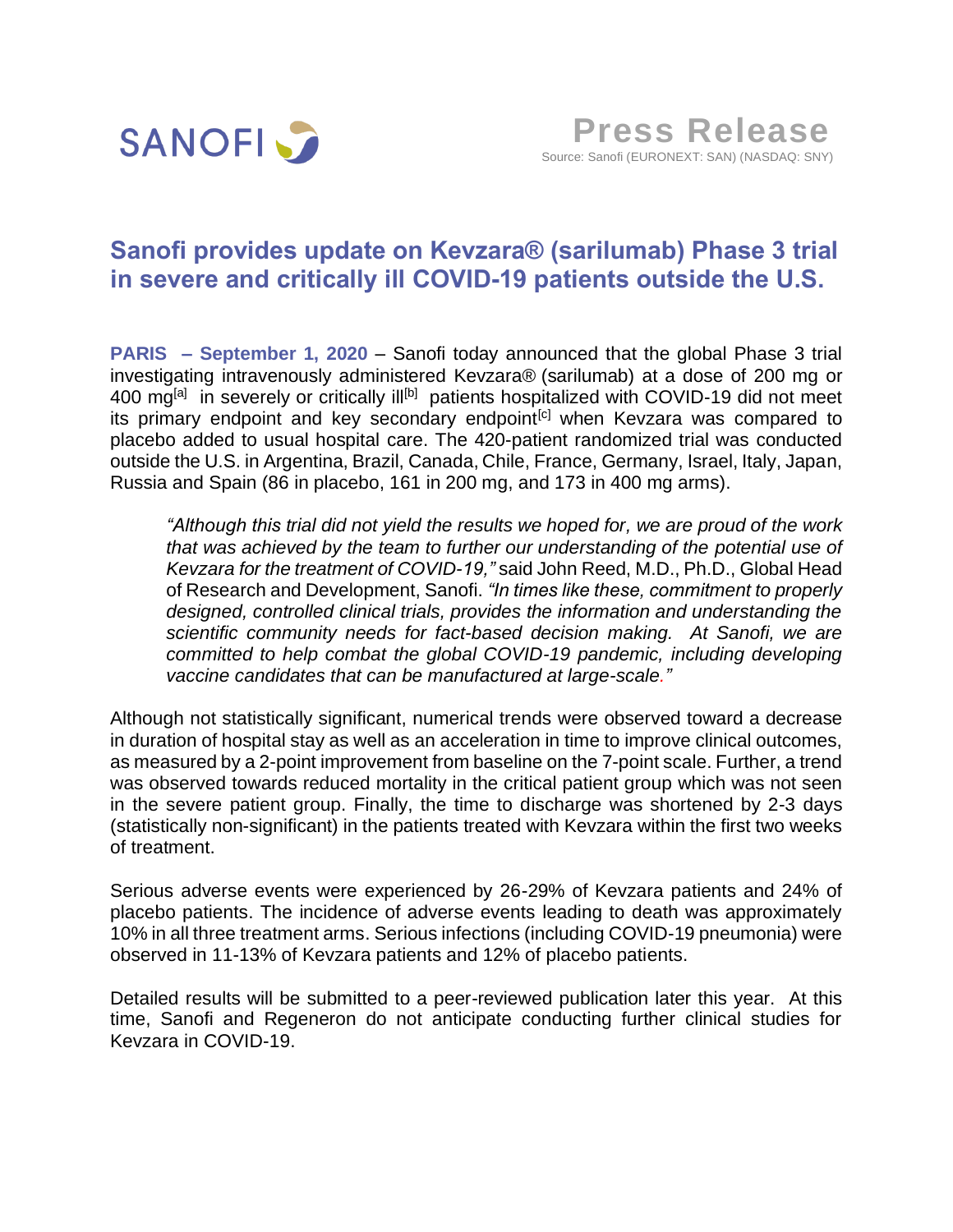## **About Kevzara® (sarilumab) Injection**

Kevzara is currently approved in multiple countries to treat adults with moderately to severely active rheumatoid arthritis who have not responded to or tolerated previous therapy.

Kevzara binds specifically to the IL-6 receptor and has been shown to inhibit IL-6 mediated signalling. IL-6 is an immune system protein produced in increased quantities in patients with rheumatoid arthritis and has been associated with disease activity, joint destruction and other systemic problems.

*[a] The protocol initially prescribed a single infusion, and subsequently amended to allow a second infusion of the randomly assigned treatment 24-48 hours after the initial infusion if clinical deterioration or no improvement was observed according to protocol-defined criteria.*

*[c] The primary endpoint was time to improvement of 2 points or greater on a 7-point clinical scale (where 1=death; 2=hospitalized, on invasive mechanical ventilation or extracorporeal membrane oxygenation;3=hospitalized, on non-invasive ventilation or high flow oxygen devices; 4=hospitalized, requiring supplemental oxygen; 5=hospitalized, not requiring supplemental oxygen - requiring ongoing medical care (COVID-19 related or otherwise); 6=hospitalized, not requiring supplemental oxygen - no longer requires ongoing medical care; 7=not hospitalized). The key secondary endpoint was percentage of patients alive at Day 29.*

### **About Sanofi**

Sanofi is dedicated to supporting people through their health challenges. We are a global biopharmaceutical company focused on human health. We prevent illness with vaccines, provide innovative treatments to fight pain and ease suffering. We stand by the few who suffer from rare diseases and the millions with long-term chronic conditions.

With more than 100,000 people in 100 countries, Sanofi is transforming scientific innovation into healthcare solutions around the globe.

Sanofi, Empowering Life

**Sanofi Media Relations Contact** Sally Bain Tel: +1 (781) 264-1091 [sally.bain@sanofi.com](mailto:sally.bain@sanofi.com)

**Sanofi Investor Relations Contacts Paris** Eva Schaefer-Jansen Arnaud Delepine Yvonne Naughton

### **Sanofi Investor Relations Contacts North America**

Felix Lauscher Fara Berkowitz Suzanne Greco

IR main line: Tel.: +33 (0)1 53 77 45 45 [ir@sanofi.com](mailto:ir@sanofi.com)

*<sup>[</sup>b] Severe disease: requires oxygen by nasal cannula, simple face mask, or other similar oxygen delivery device. Critical disease: requires oxygen by non-rebreather mask or high-flow nasal cannula, or use of invasive or non-invasive ventilation, or treatment in an intensive care unit.*